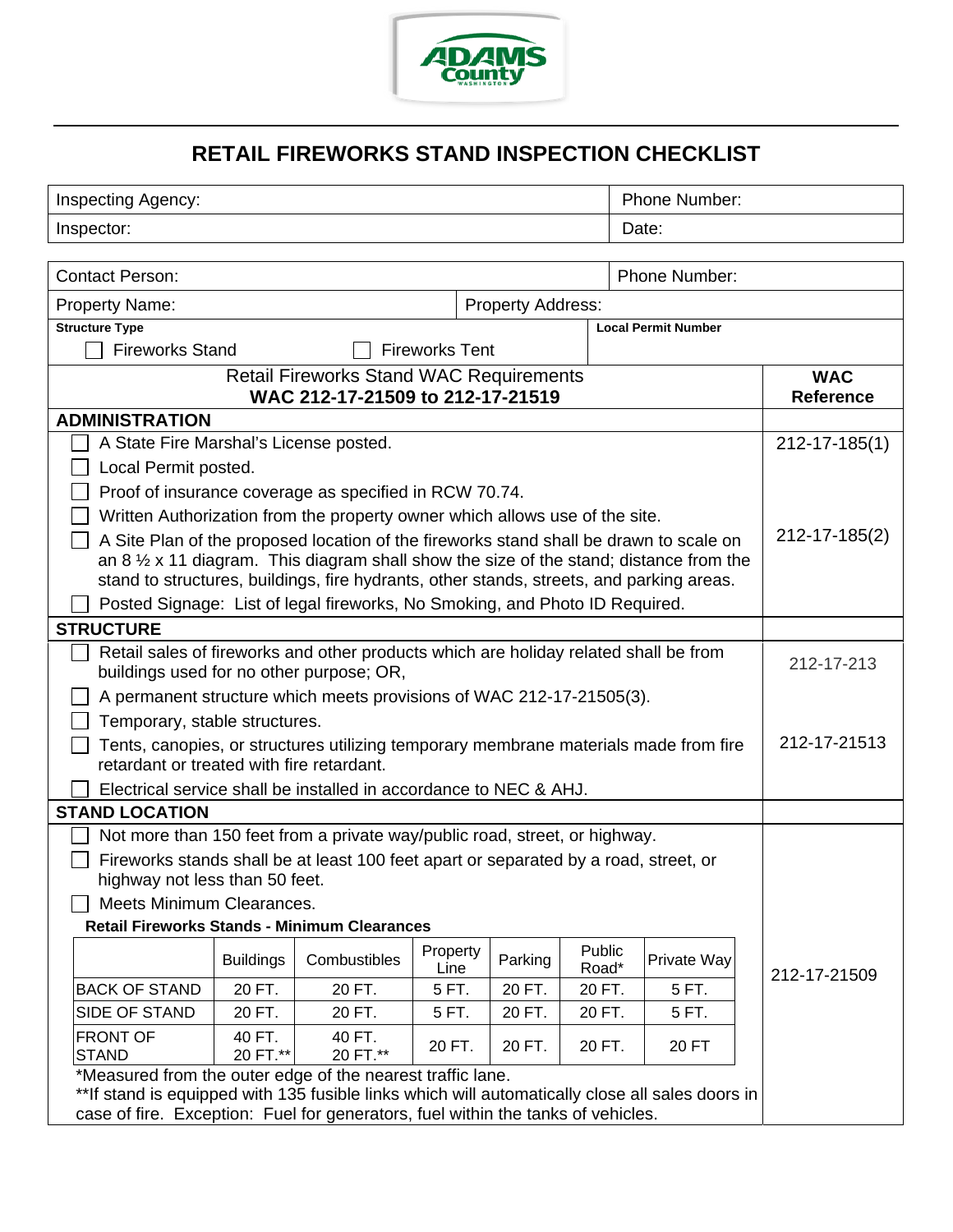

| <b>EXTERIOR</b>                                                                                           |                                                                                         | <b>WAC Reference</b> |  |  |  |
|-----------------------------------------------------------------------------------------------------------|-----------------------------------------------------------------------------------------|----------------------|--|--|--|
| Area around stand kept free of dry grass, dry brush, and combustible debris.                              |                                                                                         |                      |  |  |  |
|                                                                                                           | No parking within 20 feet, except when delivering and unloading fireworks.              |                      |  |  |  |
| Sell <100' from storage & dispensing of flammables.<br>212-17-21511                                       |                                                                                         |                      |  |  |  |
| No fireworks may be discharged within 100 feet of a stand.                                                |                                                                                         |                      |  |  |  |
| NO SMOKING signs with at least 4" letters, posted.                                                        |                                                                                         |                      |  |  |  |
| <b>GENERATOR</b>                                                                                          |                                                                                         |                      |  |  |  |
| Generator at least 20' from stand.                                                                        |                                                                                         |                      |  |  |  |
| No high grass, weeds, trash near generator.                                                               | $212 - 17$ -<br>21513(4)                                                                |                      |  |  |  |
| 6 BC extinguisher on site for generator.                                                                  |                                                                                         |                      |  |  |  |
| <b>INTERIOR</b>                                                                                           |                                                                                         |                      |  |  |  |
| Clear aisle ways of at least 24 inches.                                                                   |                                                                                         |                      |  |  |  |
| Customers permitted inside only when greater than four hundred square feet.                               |                                                                                         |                      |  |  |  |
| Temporary stands shall have two exits at least 28" in width.                                              |                                                                                         | 212-17-21515         |  |  |  |
| Two approved pressurized 2 $\frac{1}{2}$ gallon water-type fire extinguishers.                            |                                                                                         |                      |  |  |  |
| No open flames or flame equipment inside.                                                                 |                                                                                         |                      |  |  |  |
| <b>STAND OPERATIONS</b>                                                                                   |                                                                                         |                      |  |  |  |
|                                                                                                           | Stand shall be secured when unoccupied if fireworks are kept in the stand.              |                      |  |  |  |
| proof of age.                                                                                             | At least one person 18 years of age must be present at all times. Sellers shall require |                      |  |  |  |
| No person under the age of 16 shall be allowed within a retail fireworks stand (other<br>than customers). |                                                                                         |                      |  |  |  |
| Fireworks not sold or offered to children less than 16 years of age.                                      |                                                                                         |                      |  |  |  |
| A sign reading "no sale of fireworks to person under the age of sixteen years."                           |                                                                                         |                      |  |  |  |
| "PHOTO ID REQUIRED" in letters at least two inches high shall be posted. Sellers                          |                                                                                         | 212-17-21515         |  |  |  |
| shall require proof of age                                                                                |                                                                                         |                      |  |  |  |
| No sleeping inside a retail fireworks stand or temporary fireworks storage facility.                      |                                                                                         |                      |  |  |  |
| Location of the nearest telephone must be posted and workers aware of it.                                 |                                                                                         |                      |  |  |  |
| Local emergency phone number posted.                                                                      |                                                                                         |                      |  |  |  |
| No cooking is permitted in a retail fireworks stand or temporary storage structure.                       |                                                                                         |                      |  |  |  |
| WAC 212-17-21517(8)                                                                                       |                                                                                         |                      |  |  |  |
| <b>CLEAN UP</b>                                                                                           |                                                                                         |                      |  |  |  |
| At the end of the selling period, all fireworks must remain in the retail stand or                        |                                                                                         |                      |  |  |  |
| temporary storage authorized by the permit or AHJ (or designee) until returned to the                     | 212-17-21519                                                                            |                      |  |  |  |
| supplier.                                                                                                 |                                                                                         |                      |  |  |  |
| Cities and counties may require a clean-up bond.                                                          |                                                                                         |                      |  |  |  |
| Inspection by:                                                                                            | Inspection Date:                                                                        |                      |  |  |  |
| <b>Stand Approved</b><br><b>Stand Not Approved</b>                                                        |                                                                                         |                      |  |  |  |
| Re-inspection By:                                                                                         | Re-inspection Date:                                                                     |                      |  |  |  |
| <b>Stand Approved After Re-inspection</b>                                                                 | Stand Not Approved After Re-inspection                                                  |                      |  |  |  |
| Comments:                                                                                                 |                                                                                         |                      |  |  |  |
|                                                                                                           |                                                                                         |                      |  |  |  |
|                                                                                                           |                                                                                         |                      |  |  |  |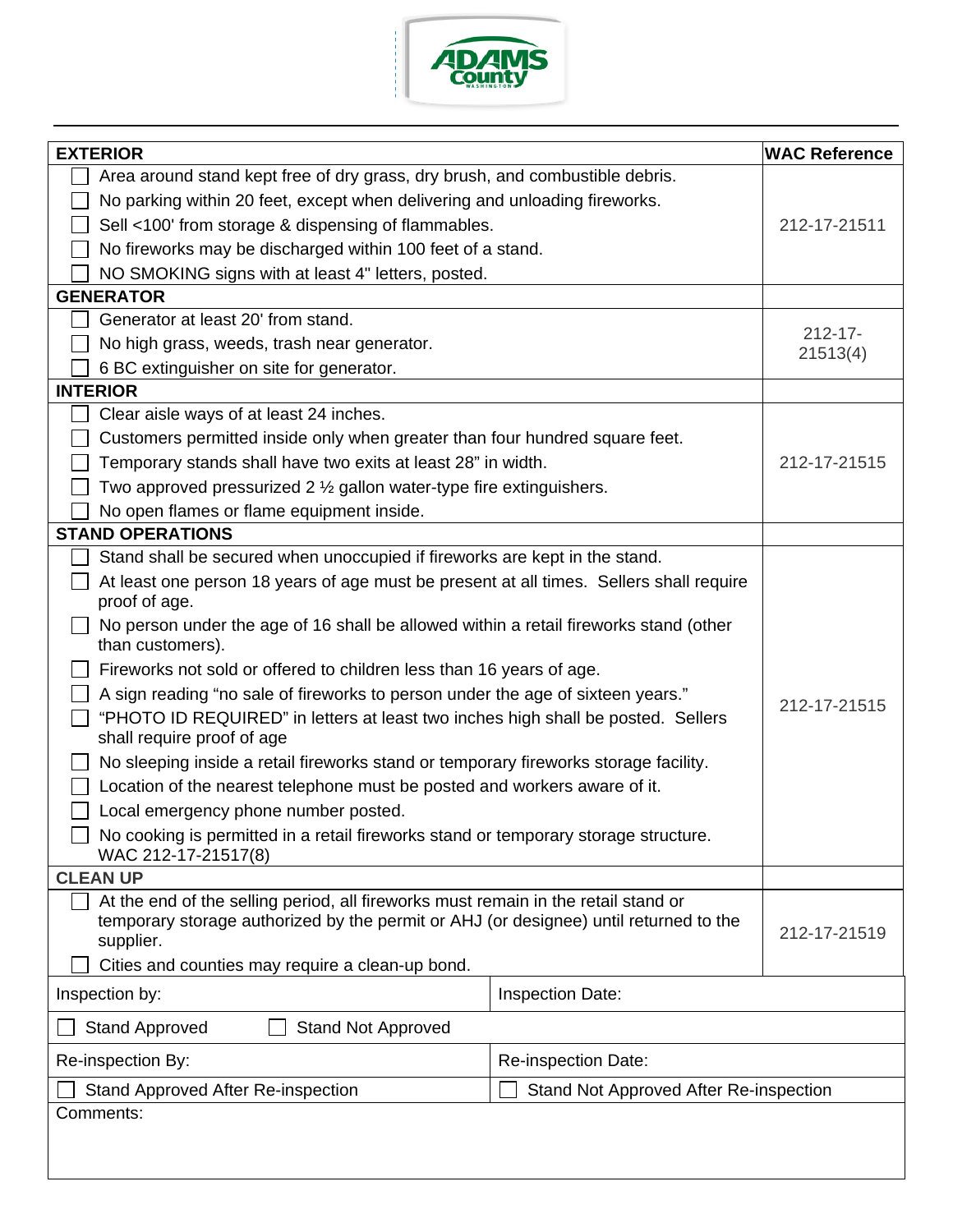

### **Retail Fireworks Stands - Minimum Clearances**

| <b>Back</b>                                                                                                                                                                                          |                  |               |                                                    |               |         |                                                      |                                                 |  |  |
|------------------------------------------------------------------------------------------------------------------------------------------------------------------------------------------------------|------------------|---------------|----------------------------------------------------|---------------|---------|------------------------------------------------------|-------------------------------------------------|--|--|
| <b>Retail Fireworks Stands - Minimum Clearances</b>                                                                                                                                                  |                  |               |                                                    |               |         |                                                      |                                                 |  |  |
|                                                                                                                                                                                                      | <b>Buildings</b> | Combustibles  | Generator<br>(with less than 5<br>Gallons of Fuel) | Property Line | Parking | Motor Vehicle<br><b>Traffic Public</b><br>Road $(1)$ | Motor Vehicle<br><b>Traffic Private</b><br>Road |  |  |
| <b>Back of Stand</b>                                                                                                                                                                                 | 20 Feet          | 20 Feet       | 20 Feet                                            | 5 Feet        | 20 Feet | 20 Feet                                              | 5 Feet                                          |  |  |
| Side of Stand                                                                                                                                                                                        | 20 Feet          | 20 Feet       | 20 Feet                                            | 5 Feet        | 20 Feet | 20 Feet                                              | 5 Feet                                          |  |  |
| <b>Front of Stand</b>                                                                                                                                                                                | 40 Feet          | 40 Feet       | 20 Feet                                            | 20 Feet       | 20 Feet | 20 Feet                                              | 20 Feet                                         |  |  |
|                                                                                                                                                                                                      | 20 Feet $(2)$    | 20 Feet $(2)$ |                                                    |               |         |                                                      |                                                 |  |  |
| Note:                                                                                                                                                                                                |                  |               |                                                    |               |         |                                                      |                                                 |  |  |
| Clearance distances are not cumulative.                                                                                                                                                              |                  |               |                                                    |               |         |                                                      |                                                 |  |  |
| (1) Measured from the outer edge of the nearest traffic lane.<br>(2) If stand is equipped with 135 fusible links which will automatically close all sales doors in case of fire, or is equipped with |                  |               |                                                    |               |         |                                                      |                                                 |  |  |

### **Note:**

(2) If stand is equipped with 135 fusible links which will automatically close all sales doors in case of fire, or is equipped with<br>a wire-mesh screen with openings of not more than one inch which covers not less than 90% a wire-mesh screen with openings of not more than one inch which covers not less than 90% of all sales openings.

Retail fireworks stands shall not be located closer than one hundred feet from any motor vehicle dispensing station, retail propane dispensing station, flammable liquid storage, or combustible liquid storage. Retail fireworks stands shall not be located closer than three hundred feet from any bulk storage of flammable or combustible liquid or gas, including bulk plant dispensing areas.